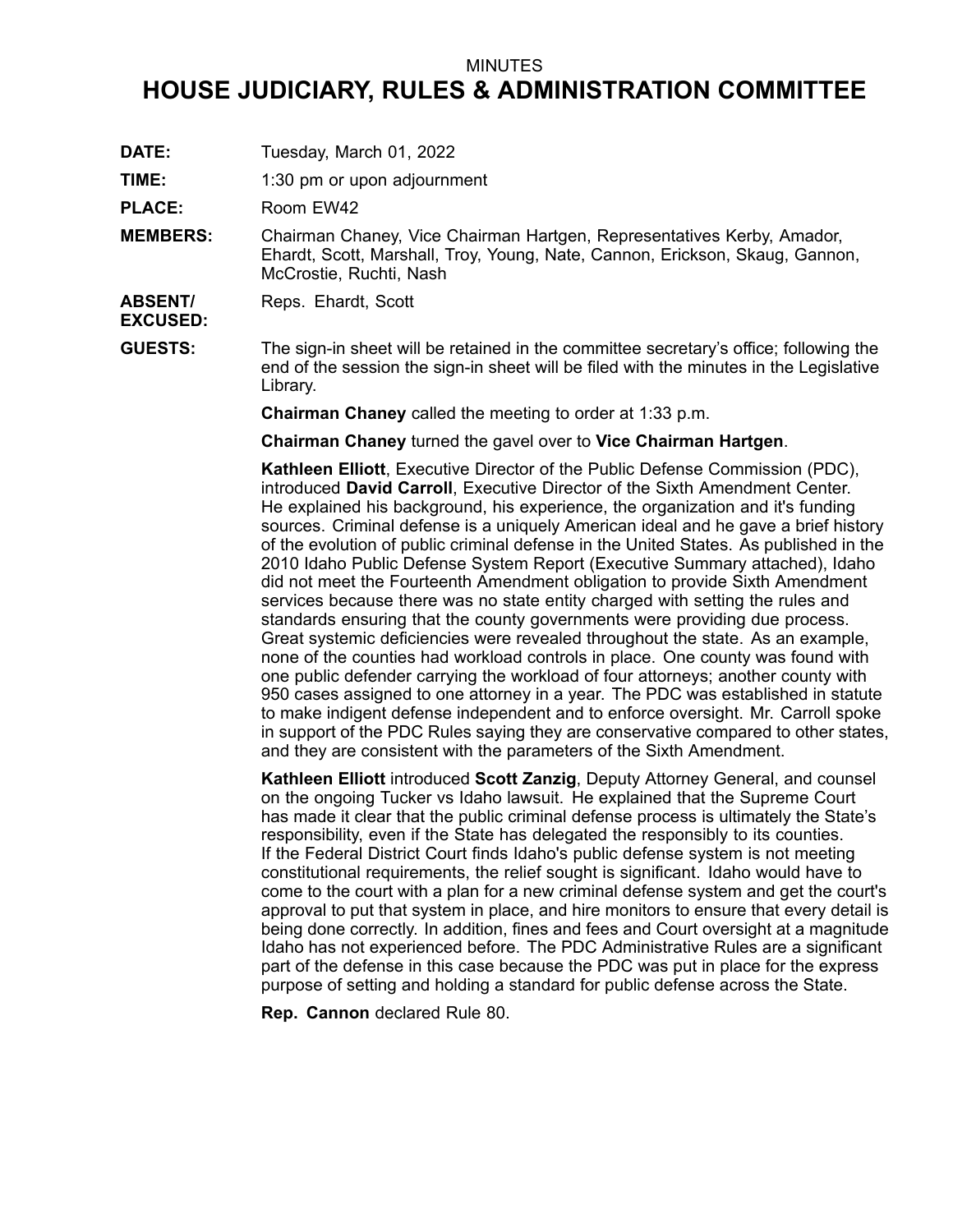Responding to <sup>a</sup> committee question, about whether adoption or rejection of these proposed rules would have any bearing on how the Tucker case gets resolved, **Mr. Zanzig** explained that <sup>a</sup> legislative rejection of the PDC Rules could send <sup>a</sup> message that the State is unwilling to accept its responsibilities in the area of indigent public defense.

**Kathleen Elliott** explained that the PDC exists to protect constitutional rights. If the government is going to take away the constitutional rights of individuals <sup>a</sup> well defined process should be in place to ensure that those who cannot afford counsel have been provided with competent counsel. The Federal Sixth Amendment Center review of the public criminal defense system in Idaho involved seven counties, and those counties failed the review, they were not found to be providing constitutional public defense. The counties reviewed were Ada, Bonneville, Blaine, Canyon, Kootenai, Nez Perse, and Power county. The Sixth Amendment Center, Idaho Criminal Justice Commission Subcommittee, Idaho Legislature Interim Committee on Public Defense Reform recommendations hit three elements: there must be state funding for public defense, there must be <sup>a</sup> state structure providing state oversight, and there must be adoption of nationally recognized standards. Director Elliott provided annual statistical data for Idaho's public defense cases, attorney to client ratios, and State/County budgets and expenditures.

**DOCKET NOS. 61-0101-2101 AND 61-0102-2101: Director Kathleen Elliott** presented **Docket Nos. 61-0101-2101 and 61-0102-2101** and she explained why the proposed Administrative Rule changes are necessary. Public defense for indigent persons is all that stands between them and the loss of their constitutional rights. Because so much is at stake in public defense these rules need to meet constitutional standards. The PDC has engaged in negotiated rule-making for these Rules since 2016, and active negotiated rule-making did occur over this past year.

> **Director Elliott** introduced **Tammy Zokan**, PDC Policy and Compliance Coordinator to address any committee questions on the appeal process. Ms. Zokan provided <sup>a</sup> brief overview of the attorney discipline process and responded to several specific committee questions.

> **Director Elliott** responded to committee questions about the changes in the Administrative Rules and explained that except for the twenty one items that were modified during legislative negotiations last year, these rules are the same rules that were presented by her in detail the previous year.

**Rod Beck**, Chairman, Ada County Commission, spoke in **opposition to Docket Nos. 61-0101-2101 and 61-0102-2101**, saying there has been three separate commissions, one in 2017, then 2020, and now 2021. He submitted objections each time but he didn't feel heard. The Rules go beyond the law and he would like to see them rejected.

**Aaron Bazzoli**, Canyon County, spoke **in opposition to Docket Nos. 61-0101-2101 and 61-0102-2101**, saying the PDC Rules do not allow for adequate due process and the negotiations need to be more of <sup>a</sup> two way process.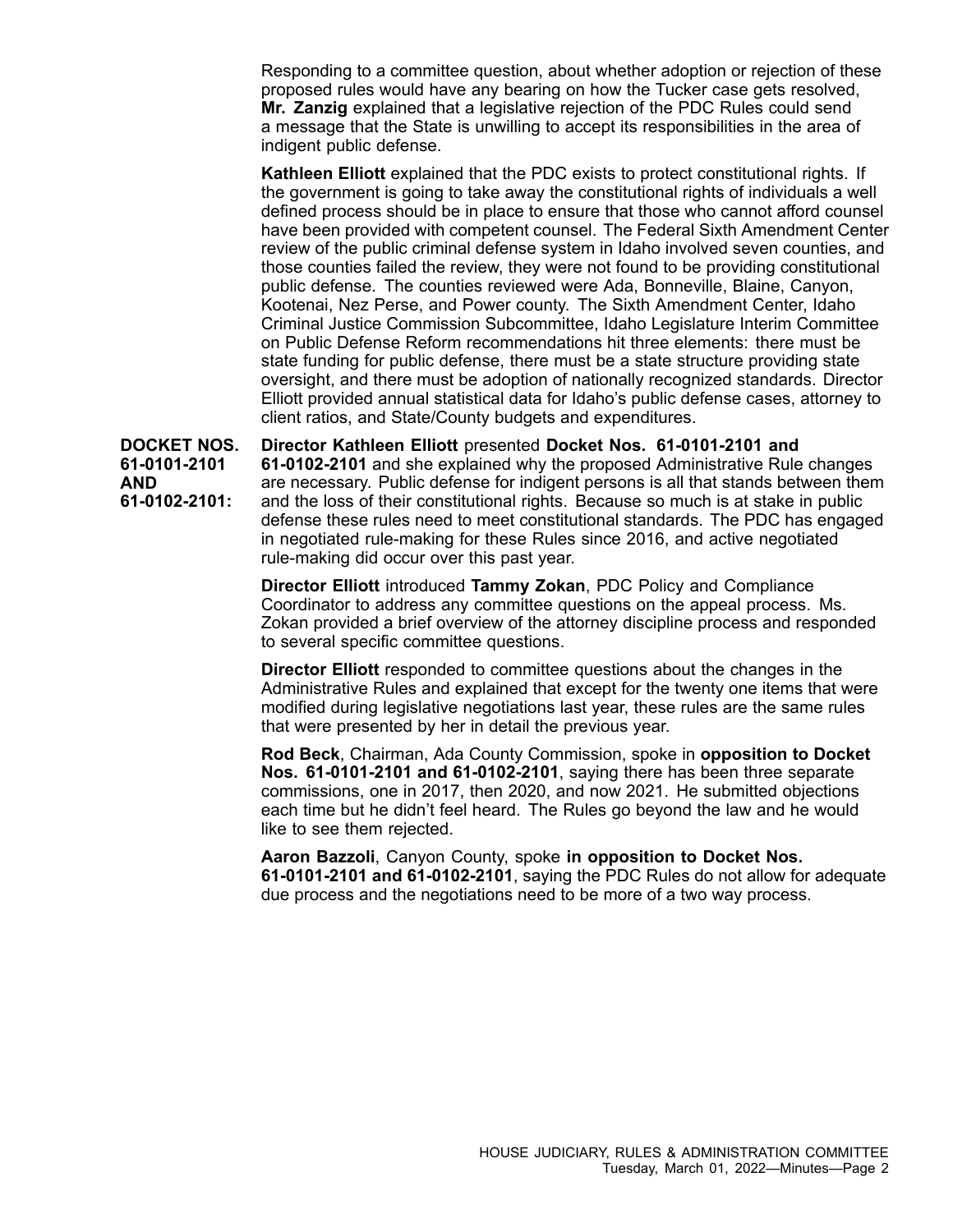**Teresa Molitor**, contract lobbyist representing the Idaho Association of Criminal Defense lawyers (IACDL), spoke **in opposition to Docket No. 61-0101-2101 and 61-0102-2101**. Objections were submitted during the negotiated rule-making process however repeatedly contentious issues were not discussed because they were not on that day's docket. The IACDL has existed since 1989, it has about 450 members, and it has been working to promote the expertise of criminal defense lawyers long before the PDC existed. The Rules call into question the competence of public defense lawyers, and attempt to micro-managing public defense lawyers. Issues of case load, meeting space, vertical representation are issues of funding and appropriate for the PDC to address. The additional rules and regulations placed on one sect of attorneys are inappropriate and unnecessary. The conditions are making it more difficult to recruit and retain public defenders in Idaho. Complying with the Rules takes time away from attorney case-loads, and instead of helping solve systemic problems they are making things harder.

**Elisa Massoth**, <sup>a</sup> private attorney and contract capital defense attorney in murder cases, spoke **in opposition to Docket Nos. 61-0101-2101 and 61-0102-2101** saying the regulations don't have enough due process. She has been practicing law for twenty-three years in Idaho and she explained her recent negative experience with the PDC, involving <sup>a</sup> waiver she was expected to sign in order to continue being listed on the Capital Defense Roster. She has no problem complying with the requirements of the PDC but signing away rights in order to remain on <sup>a</sup> PDC roster is beyond the power given to the PDC by statute – it is abuse of power. The PDC Rules are not ready for acceptance, more negotiations are needed, negotiations that actually allow for both sides to contribute.

**Anne Taylor**, Kootenai County Chief Public Defender, spoke **in opposition to Docket Nos. 61-0101-2101 and 61-0102-2101.** She explained that she has worked in public defense since 2004 and she is the current Chair of the Idaho Association of Criminal Defense Lawyers All Things Public Defense Subcommittee. The PDC Rules lack due process and lack true negotiated rule-making processes, and she described her negative experience with the negotiated rule-making process.

**Jordan Crane**, Bonneville County Chief Public Defender, said he has worked in public defense since 2005 and he **opposes Docket Nos. 61-0101-2101 and 61-0102-2101** because the rules are incomplete and give too much power to <sup>a</sup> commission. In 2010, when the Sixth Amendment Center report was done, Bonneville County had six public defenders. Thanks to help from the PDC they now have fourteen attorneys. However, he is having trouble obtaining and retaining attorneys to fill those positions because of the possibility that some state agency could remove them without recourse; and no one knows who can appeal it, the Rules are that unclear.

**Leslie Duncan**, Kootenai County Commissioner, spoke **in opposition** to **Docket Nos. 61-0101-2101 and 61-0102-2101** due to the lack of due process and lack of real negotiations.

**Tony Geddes**, Chief Ada County Public Defender, spoke **in opposition to Docket Nos. 61-0101-2101 and 61-0102-2101.** He has been working in public defense for 27 years, and is qualified to be lead attorney in death penalty cases, and he feels the problem is not lawyers, the problem is lack of resources. Putting more rules and regulations on attorneys who already have too much to do is not the way to improve the public defense system in Idaho. He agrees the PDC is <sup>a</sup> good thing, and <sup>a</sup> necessary thing, but the negotiations are not working because they are more of <sup>a</sup> monologue than <sup>a</sup> dialog.

**MOTION: Rep. Amador** made <sup>a</sup> motion to **reject Docket Nos. 61-0101-2101.**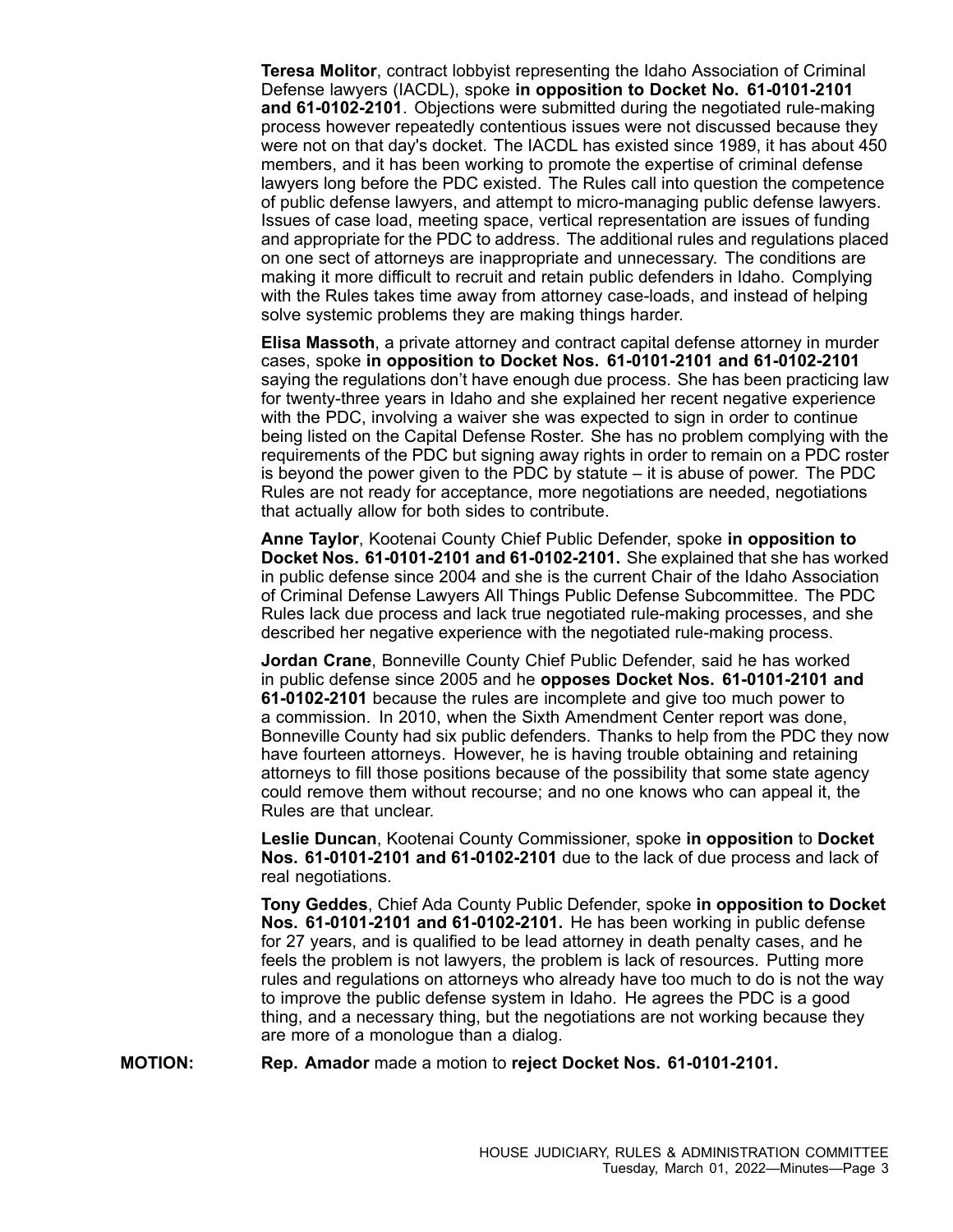**Mr. Geddes** responded to several very specific committee questions about the Public Defense Commission Rules.

**UNANIMOUS CONSENT REQUEST: Rep. Amador** made <sup>a</sup> **unanimous consent request to withdraw the motion.** There being no objection the request was granted.

## **MOTION: Rep. Amador** made <sup>a</sup> motion to **reject Docket Nos. 61-0101-2101 and 61-0102-2101 in their entirety.**

Committee discussion included that the Legislature created the Public Defense Commission (PDC) to improve criminal indigent defense in Idaho and gave the PDC the authority to make that happen. Ever since the PDC was put in place there has been conflict between them and the public defenders and attorneys who provide criminal defense. Rejecting the proposed Rules again this year does not accomplish anything. Since improving the Rules is progress and these rules are an improvement, though not perfect, but in line with Idaho Statute and better than what presently exists, maybe the committee should accept them and then work out the problems that arise.

The Tucker lawsuit has <sup>a</sup> real potential to initiate <sup>a</sup> large scale change in Idaho public defense in the form of <sup>a</sup> huge overhaul of the whole system. Being forced into <sup>a</sup> State public defense system has already happened in Utah and Colorado.

## **MOTION: Rep. Nate** made <sup>a</sup> motion to **reject Docket No. 61-0101-2101 and 61-0102-2101.**

#### **VOTE ON MOTION: Motion carried by voice vote.**

**Vice Chairman Hartgen** turned the gavel over to **Chairman Chaney**.

**Chairman Chaney** placed the committee at ease at 3:22 p.m.

**Chairman Chaney** called the committee back to order at 3:36 p.m.

**H 541: Rep. Skaug** presented **H 541** which revises provisions regarding an action to foreclose mortgage on real property. This bill is meant to provide clarification, however, the issues is still complicated. **Robert Canter**, mortgage expert, was introduced to explained the foreclosure process from <sup>a</sup> 10,000 foot view and he clarified details concerning the maturity date. Mr. Canter answered some specific committee questions about the right to foreclosure.

> **Harold Scoggins**, Northwest Credit Union Association Legal Counsel, spoke **in opposition to H 541** saying it does not clarify maturity dates, it creates more confusion. And Mr. Scoggins responded to several very technical committee questions.

**Ken Howell**, Idaho Banking Association Legal Counsel, spoke **in opposition to H 541** saying that the current law has been in effect for seventy-one years without <sup>a</sup> problem. The current law says that the parties can agree in writing on what the maturity date is, and that upon the maturity date the statute of limitations begins running. There is no reason to change this, it just creates confusion.

**Brent Wright**, Idaho Banking Association CEO, spoke **in opposition to H 541** and he listed several organizations that also oppose **H 541**. He stated that this bill causes the opposite of what it is intended to accomplish and it will create more instances of litigation.

**Mr. Canter** spoke in more detail about maturity dates and addressed some of the committee's questions.

**MOTION: Rep. Nash** made <sup>a</sup> motion to **HOLD H 541** in committee. **Motion carried by voice vote.**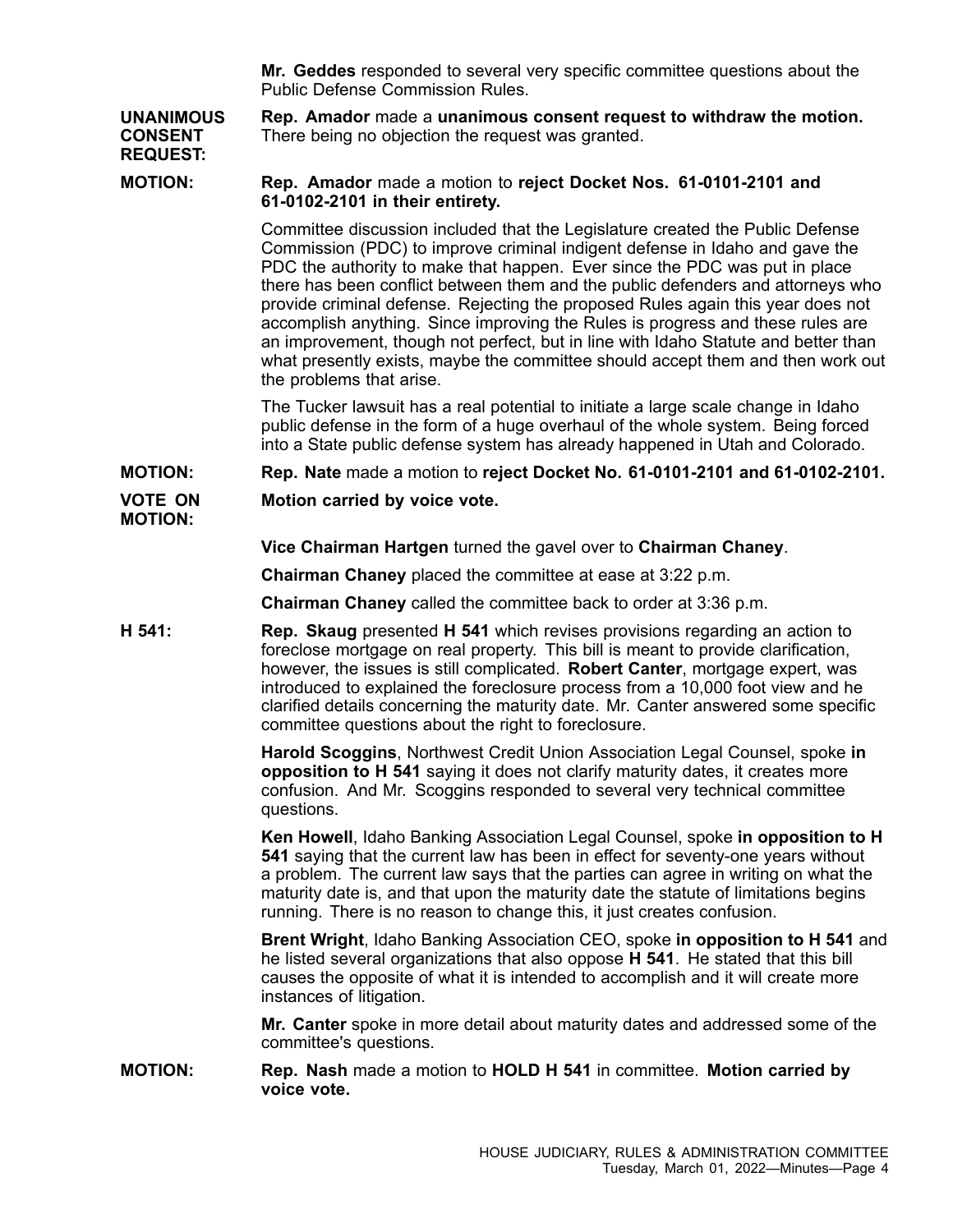**Chairman Chaney** turned the gavel over to **Vice Chairman Hartgen**.

**H 623: Chairman Chaney** presented **H 623** which provides that <sup>a</sup> process server who is serving legal documents is not committing civil or criminal trespass.

> **Jonathan Baldauf, and Ted Teninty**, Tri-County Process Services, spoke **in support of H 623.** The process server performs an essential function of the court process and due process as they facilitate service of court papers in both criminal and civil court cases. It is common for process servers to be initially charged with trespass and then be required to appear in court and explain the reason they entered property before the charges are dismissed. A process that involves unnecessary time, expense, and stress on the part of the process server and adds to the court case-loads. This legislation would allow process servers the same rights as meter-readers, <sup>a</sup> bail-bondsman, postal-employees, allowing them to legally enter onto property to perform their duty and provides them with protection from prosecution.

**MOTION: Rep. Troy** made <sup>a</sup> motion to send **H 623** to the floor with **DO PASS** recommendation. **Motion carried by voice vote.** Chairman Chaney will sponsor the bill on the floor.

**Vice Chairman Hartgen** turned the gavel over to **Chairman Chaney**.

**H 625: Rep. Troy** presented **H 625** saying that it provides for the crime of distribution of unsolicited sexual material. She introduced **Katelyn Hargigan**, Associated Students of the University of Idaho Vice President, who spoke **in support of H 625** and introduced <sup>a</sup> psychological study conducted in 2019 that found that 72% of women have received an unsolicited nude image. Receiving these types of unsolicited materials from <sup>a</sup> co-worker, friend, or stranger is shocking and makes women feel unsafe, afraid of further harassment, and humiliated. Receiving unsolicited sexual material causes <sup>a</sup> person to feel targeted, afraid, and too embarrassed to tell anyone about what is happening. Ms. Hargigan feels she is speaking for many women in Idaho when saying that women need protection from unsolicited sexual material. This is harassment and it impacts mental health, self esteem and social interactions. Sending sexual material is <sup>a</sup> sexual act, and like any other sexual act it requires consent; if it is unsolicited it is not consensual. Electronic devices, software, and platforms have developed incredibly quickly and it is imperative that state law evolves with them. This legislation is intended to be <sup>a</sup> deterrent to sending unsolicited sexual material.

> **Erica Marshall**, Director of the Idaho Justice Project, testified **in opposition to H 625** saying that this bill has good intentions however it will increase criminal liability and pull more people into our criminal justice system. There are expenses connected to this legislation. Ms. Marshall stated she has concerns with the broadness of **H 625**, that it will have unintended consequences and result in the needless incarceration of individuals. Words like "nudity" or statements like "intended to annoy" need to be better defined in this legislation. As the statute stands right now an unsolicited You-Tube video sent to <sup>a</sup> friend with the intent to annoy could be <sup>a</sup> violation of this statute. Ms. Marshall responded to committee questions.

> **David Martinez**, Bannock County Chief Public Defender, and <sup>a</sup> member of Idaho Association of Criminal Defense Lawyers (IACDL) Legislative Committee, testified **in opposition to H 625** saying that while the intentions are good the statute is too broad, and it probably won't stand <sup>a</sup> First Amendment claim. And in the case of existing relationships it could be used against <sup>a</sup> person later as <sup>a</sup> retaliatory device.

> **Jonathan Baldauf**, private defense attorney, spoke **in opposition to H 625** saying it is over broad and there are some major issues with the wording. **H 625** needs to be narrowly tailored.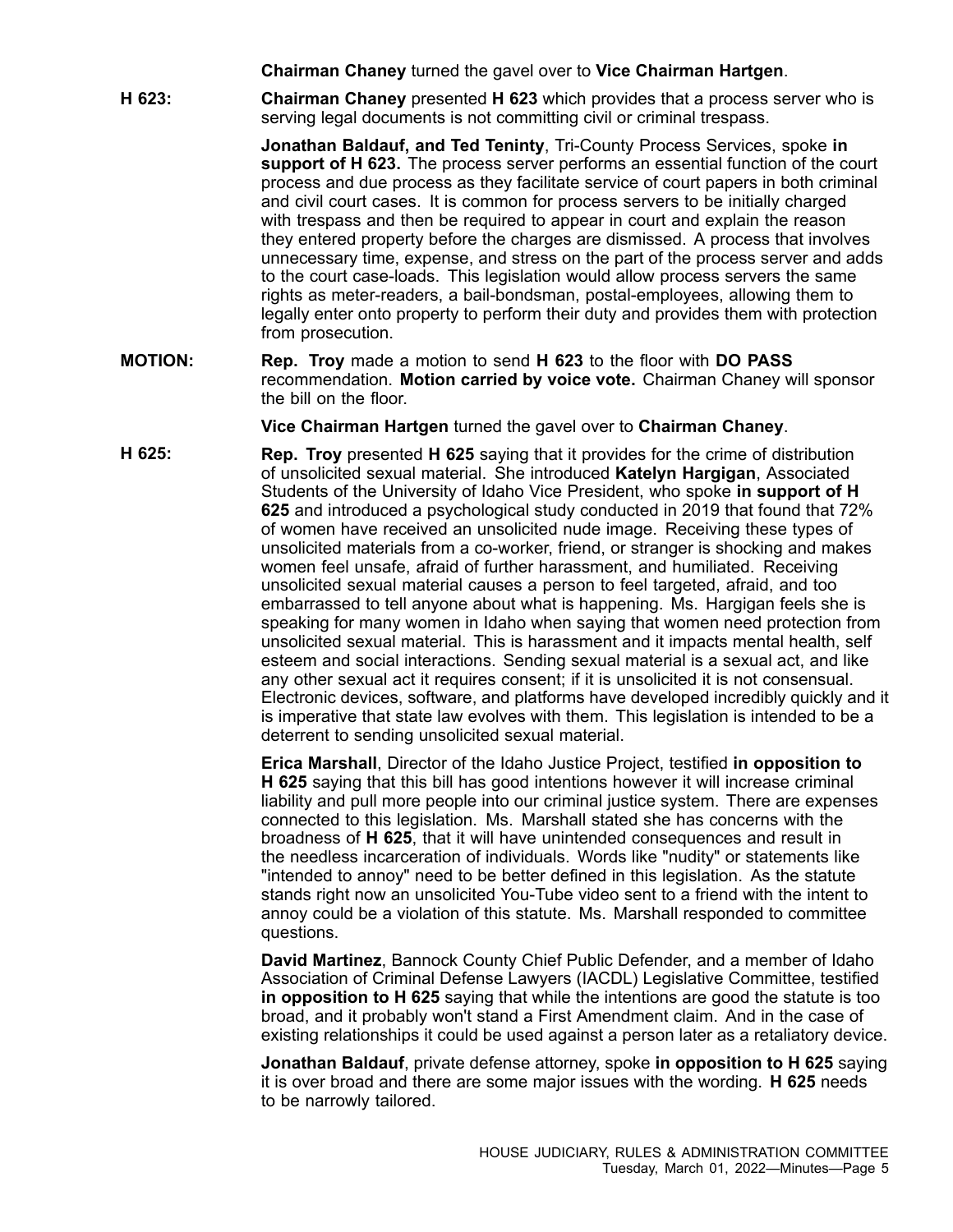**Holly Koole-Rebholtz**, Idaho Prosecuting Attorney Association, spoke **in support of H 625** saying that prosecutors were involved in crafting it, it is narrowly tailored, and some of the language was taken directly from existing statutes. Ms. Koole-Rebholtz responded to some very specific questions from the committee and stated that it is very difficult to find the perfect language in cases like this and much will be determined by intent.

**MOTION: Rep. Hartgen** made <sup>a</sup> motion to send **H 625** to the floor with <sup>a</sup> **DO PASS** recommendation.

> Committee members expressed concerns with passing <sup>a</sup> broad statute and leaving it to the prosecutors and courts to "sort out" seems to go against the basic purpose of <sup>a</sup> committee and the constitution. And that the committee has <sup>a</sup> responsibility to protect people from this kind of harassment, terms like "nudity" are defined in other statutes.

#### **SUBSTITUTE MOTION: Rep. McCrostie** made <sup>a</sup> substitute motion to send **H 625** to General Orders. **Motion passed by voice vote.**

**H 629: Rep. Troy** presented **H 629** which revises procedures for contested cases and hearing officers. Section I of the Fourteenth Amendment reads that "No state shall deprive any person of life, liberty or property without the due process of the law." Due process originally meant <sup>a</sup> criminal trial when government was small and limited. In the 1930's government expanded the role of administrative agencies to include administrative hearings, conducted by agencies, which do not include the same standards surrounding trials. Administrative hearings today make significant impacts in people's lives and they assign to Agencies the roles of investigator, prosecutor and judge. This raises reasonable concerns about bias or perceived bias. The Office of Professional Evaluation (OPE) surveyed Idaho agencies and ranked the risk of bias. The survey did not find <sup>a</sup> high risk of bias, but they did find some. The list of agencies identified with higher risks of bias were read – there were more than a dozen.

> **Rep. Troy** introduced **Amanda Bartlett**, Office of Professional Evaluation (OPE) Principal Investigator. Ms. Bartlett explained factors of the OPE Study in more detail. It is difficult to determine bias in administrative hearings, which are designed to deliver decisions on contentious issues, and this factor alone can be the reason for dissatisfaction with the process.

> **Rep Troy** introduced **Dr. Kathranine Miller**, Small Animal Veterinarian in Moscow, who spoke **in support of H 629** by sharing her negative experience with the Board of Veterinarian Medicine and their administrative hearing board. She explained how she was denied meaningful due process when no investigation was conduced into the denied charge, and she was never given <sup>a</sup> chance to defend herself. The Board's charges and decision cost her clinic much time and expense. In the end she was unable to resolve the issue, and choose to settled despite <sup>a</sup> heavy fine and one year of professional probation. All charges should be investigated and the power of agency directors should be monitored and controlled, they should not be allowed to act as judge, jury and executioner.